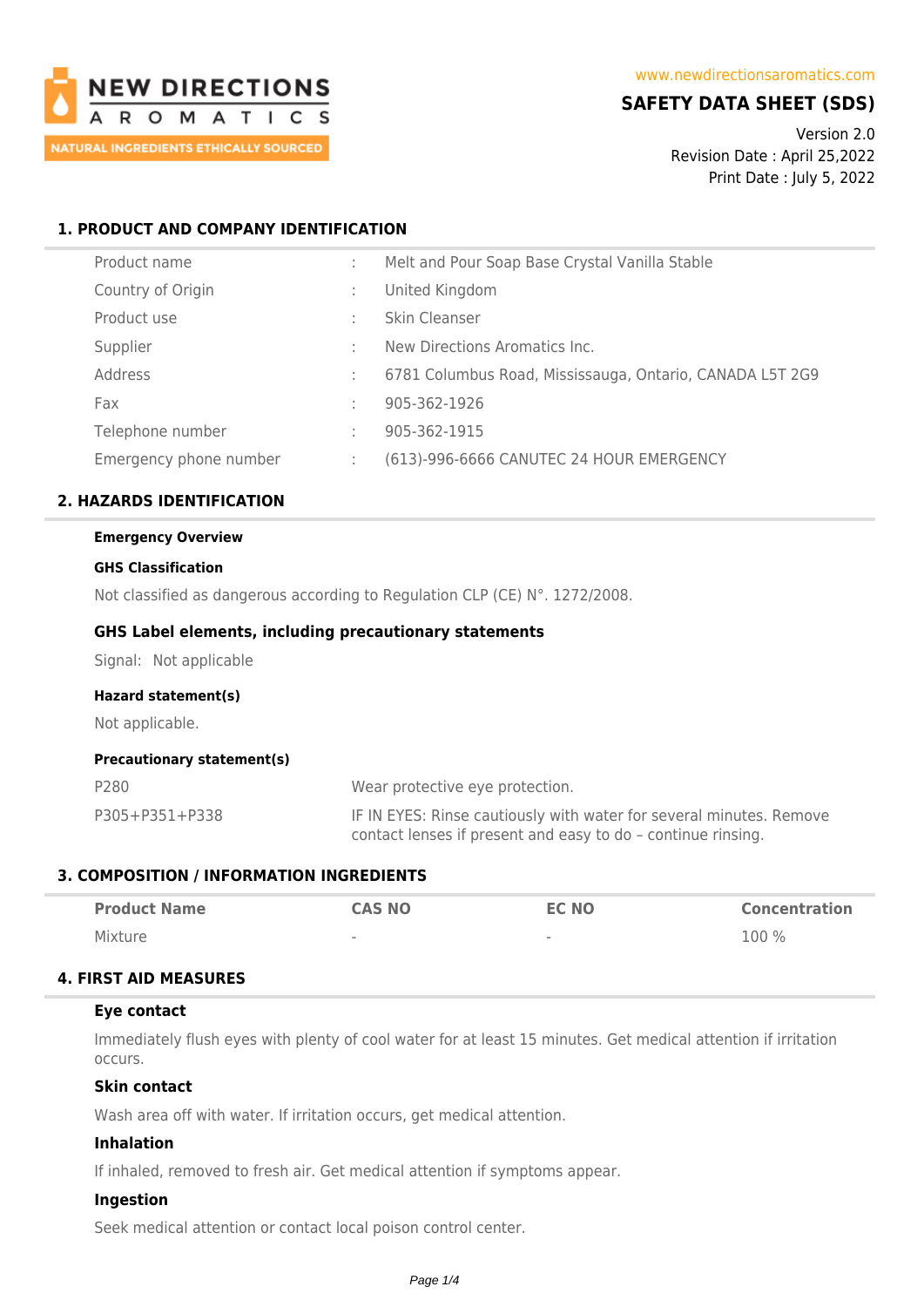# **5. FIRE FIGHTING MEASURES**

# **Suitable extinguishing media**

Suitable extinguishing media for the surrounding fire should be used.

#### **Special protective equipment and precautions for fire-fighters**

Wear proper protective equipment. Exercise caution when fighting any chemical fire. Use water spray or fog for cooling exposed containers.

## **Special hazards arising from the substance or its combustible products**

Hazardous decomposition products may be formed at extreme heat or if burned.

### **Resulting gases**

Carbon oxides.

# **6. ACCIDENTAL RELEASE MEASURES**

# **Environmental precautions**

Prevent entry to sewers and public waters. Notify authorities if product enters sewers or public waters.

#### **Methods and materials for containment and cleaning up**

Clean up any spills as soon as possible, using an absorbent material to collect it. Use suitable disposal containers.

## **7. HANDLING AND STORAGE**

#### **Precautions for safe handling**

No direct lighting. No smoking. Ensure prompt removal from eyes, skin and clothing. Wash hands and other exposed areas with mild soap and water before eating, drinking or smoking and when leaving work. Handle in accordance with good industrial hygiene and safety procedures.

# **Conditions for safe storage, including any incompatibilities**

Provide local exhaust or general room ventilation to minimize dust and/or vapour concentrations. Keep container closed when not in use.

# **8. EXPOSURE CONTROLS AND PERSONAL PROTECTION**

#### **Skin**

If skin contact or contamination of clothing is likely, protective clothing should be worn. Use protective gloves.

### **Ingestion**

Not for ingestion.

# **9. PHYSICAL AND CHEMICAL PROPERTIES**

| Appearance                    | ÷ | Transparent solid @ 25°C. |
|-------------------------------|---|---------------------------|
| Odor                          |   | Mild odor.                |
| рH                            |   | $9.5 - 10.5$              |
| Initial b.p and boiling range |   | Approx. 100°C.            |
| Solubility (ies)              |   | Miscible in water.        |
|                               |   |                           |

# **10. STABILITY AND REACTIVITY**

## **Reactivity**

This material presents no significant reactivity hazard.

# **Chemical stability**

Chemically stable.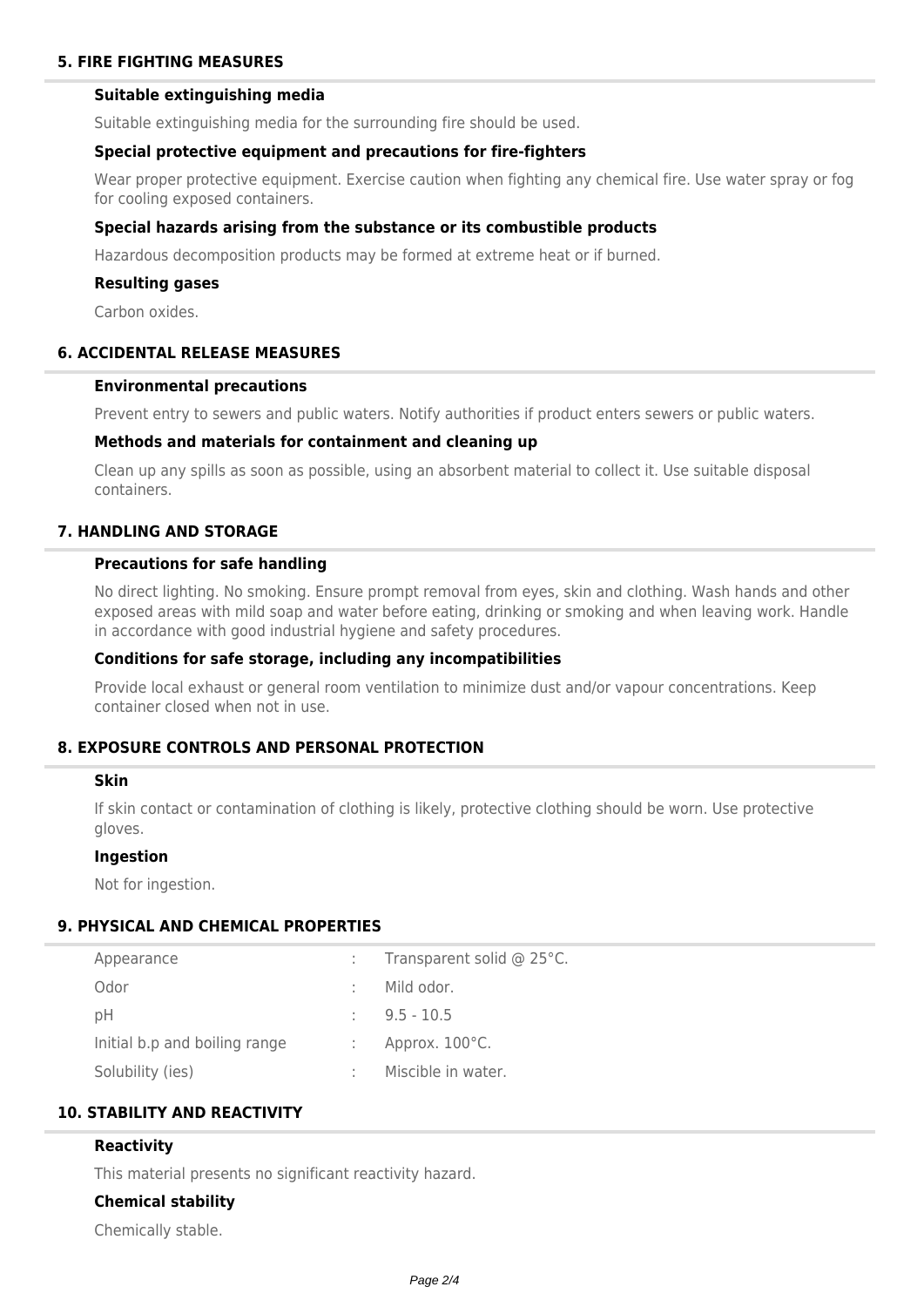# **Possibility of hazardous reactions**

Hazardous reactions will not occur under normal transport or storage conditions.

# **Conditions to avoid**

Heat, humidity.

# **Incompatible materials**

Strong oxidizing agents, Strong acids.

# **Hazardous decomposition products**

In combustion emits toxic fumes.

# **11. TOXICOLOGICAL INFORMATION**

# **Inhalation**

There may be irritation of the throat with a feeling of tightness in the chest.

# **Skin contact**

There may be mild irritation at the site of contact.

## **Eye contact**

There may be irritation and redness.

## **Ingestion**

There may be soreness and redness of the mouth and throat.

# **12. ECOLOGICAL INFORMATION**

## **Ecotoxicity**

Avoid any pollution of ground, surface or underground water.

# **Persistence and degradability**

Readily biodegradable.

#### **Bio - accumulative potential**

No bioaccumulation potential.

#### **Mobility in soil**

Not available.

### **Other adverse effects**

Negligible ecotoxicity.

# **13. DISPOSAL CONSIDERATION**

Dispose of product in accordance with local, state or provincial and federal regulations. Check with local municipal authority to ensure compliance.

# **14. TRANSPORT INFORMATION**

# **US DOT Shipping Description (Land)**

Not regulated

# **IMO-IMDG Shipping Description (Sea)**

Not regulated

# **IATA Shipping Description (Air)**

Not regulated

# **15. REGULATORY INFORMATION**

#### **16. OTHER INFORMATION**